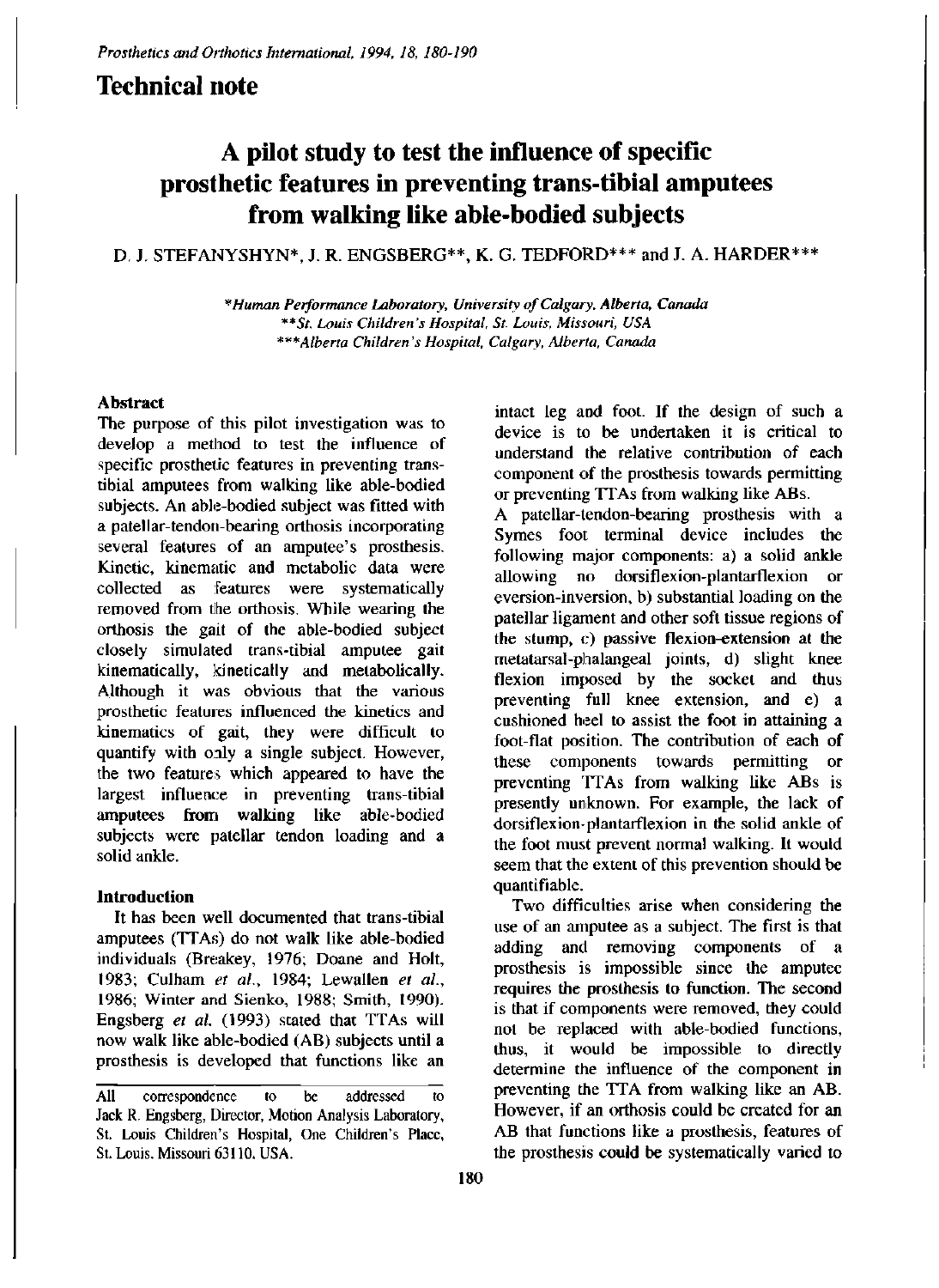help understand the numerical contribution of each component. The purpose of this investigation was to develop a method to test the influence of specific prosthetic features in preventing TTAs from walking like ABs.

#### **Methods**

An able-bodied individual fitted with an ankle-foot orthosis (AFO) that incorporated the main features found in an amputee's prosthesis was used as a subject. The features were systematically removed one at a time and replaced with actual able-bodied functions throughout the protocol. As a result each consecutive orthosis became increasingly more like an AB limb and less and less like an amputee's prosthesis. By using this protocol, the relative differences of the observed variables between the AFOs could be used to determine the influences of specific prosthetic features on gait.

#### *Subject*

The AB subject who volunteered for this study was a 24 year old, 165 cm tall male of 59.15 kg mass. It should be noted that throughout the document the legs of the AB subject are referred to as prosthetic and nonprosthetic. While this is not the exact subject's condition, it clearly describes the limitations that were imposed upon him.

#### *Preliminary investigations*

The first prototype AFO, constructed by a registered orthotist, had a Kingsley Symes (size 7) foot attached to its bottom, thus incorporating the cushioned heel and forefoot features of the prosthetic foot. With the foot attached, a lift of approximately 7 cm had to be fabricated in the shoe of the non-prosthetic leg to compensate for the height difference. Although preliminary tests showed that this lift height did not significantly affect the subject's kinetics, the kinematics of his gait were altered. Thus, it was necessary to reduce the lift height associated with the non-prosthetic leg. To decrease the lift height, the most obvious solution was to remove the Symes foot from the bottom of the AFO and incorporate the characteristics of the foot directly into the AFO.

Load-deformation tests were performed with an Instron materials testing machine on the Symes heel and forefoot to determine to what extent the parts of the foot were influenced by the forces associated with walking for the AB subject.

To test the deformation of the Symes heel, the Symes foot was placed in the testing machine at a number of different angles representing relevant angles found between the



Fig. 1. Symes heel deformation curves at various foot angles. Shaded region indicates deformations for foot angles corresponding to forces produced by the AB subject.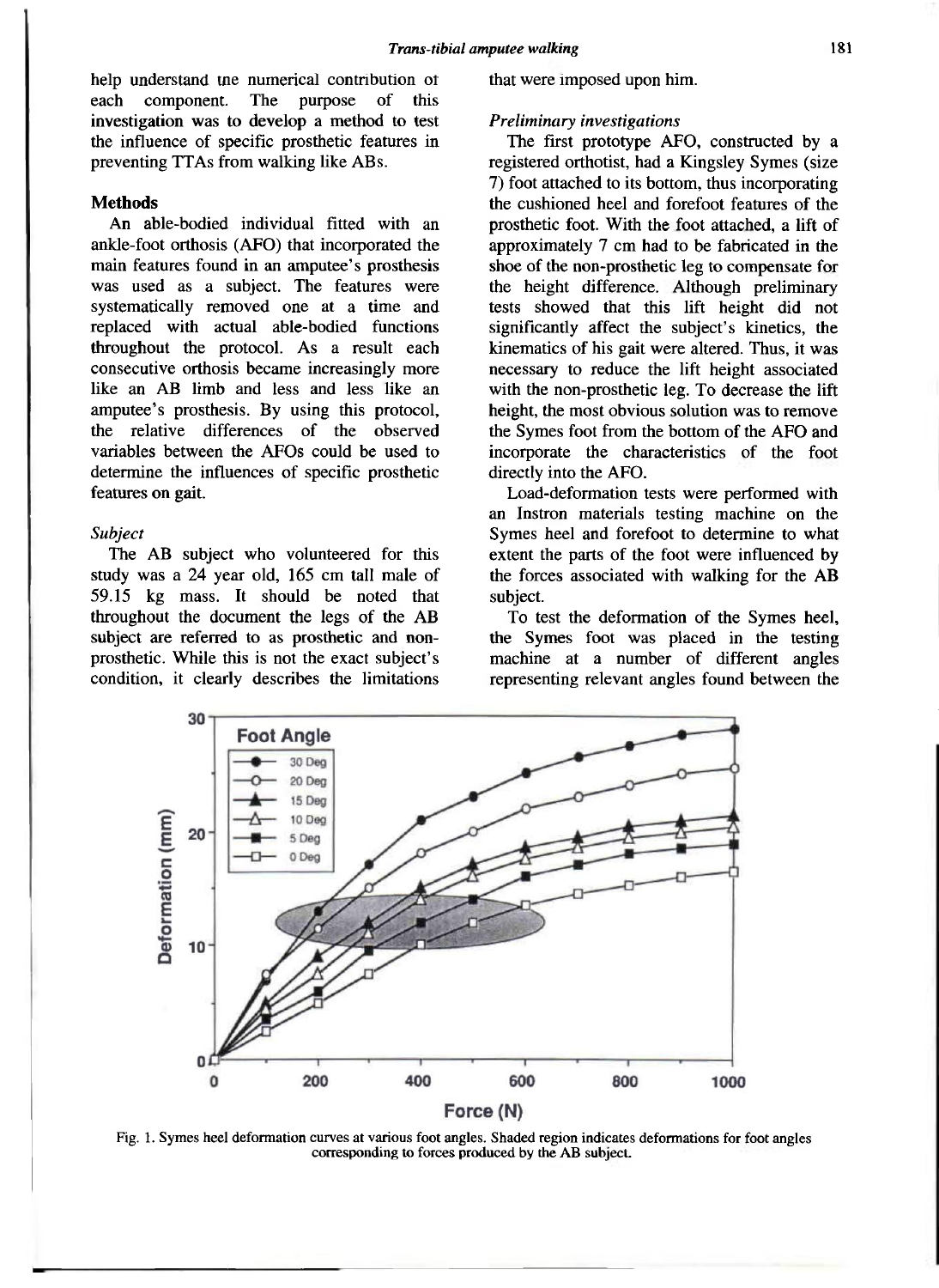sole of the foot and the floor while walking  $(0^{\circ}$ -30°). At each of the different angles the heel was compressed from  $0-1000$  N  $(0-1.7$  BW) and the deformation was recorded (Fig. 1). The vertical forces produced by the AB subject during walking that corresponded to these foot angles lie in the shaded region of the graph. The maximum deformation was about 15 mm which correlated to a change in foot angle of approximately 3°. Since the main purpose of the cushioned heel is to hasten the foot to a full ground contact position and since the change in foot angle was minimal, it was decided to eliminate the cushioned heel from the pilot study. This permitted a significant reduction in the lift height required for the shoe on the nonprosthetic leg.

The deformation of the Symes forefoot was tested at various distances from the heel by applying a normal load along a thin section (approximately 6 mm) of the plantar surface of the forefoot (Fig. 2). The forefoot was loaded until the limitations of the measurement methods were reached (i.e. until the deformation of the forefoot caused loads to no longer be applied perpendicular to the plantar surface of the foot resulting in slippage). The solid lines represent actual data collected while the dashed lines are linear extrapolations. By correlating the magnitude of the vertical ground reaction force produced by the subject while walking to the appropriate point of application, the approximate deformation of the forefoot was determined (shaded region of Figure 2). Since the deformation of the forefoot was substantial (maximum of approximately 40 mm) it was decided that passive forefoot flexion-extension was an important feature of the Symes foot and should remain a part of the investigation.

As a result of the preliminary deformation tests the orthotist fabricated a new AFO for the protocol without an actual prosthetic foot. The new AFO had the following features: a) a solid ankle, b) patellar tendon loading, c) passive flexion-extension of the forefoot, and d) slight knee flexion, however, it did not include a cushioned heel. The forefoot deformation was incorporated directly into the base of the AFO by thinning the plastic and placing the toe-break at a location similar to that of the Symes foot.

A final preliminary measure was to ensure the subject was non-weight bearing at the heel (i.e. the load was being supported by the patellar tendon and other tissues). A Tekscan pressure insole was placed underneath the sole of the subject's foot and several standing and walking trials were collected. In all trials the



Fig. 2. Symes forefoot deformation curves at various distances from the heel. Shaded region indicates deformations for distances from the heel corresponding to forces produced by the AB subject.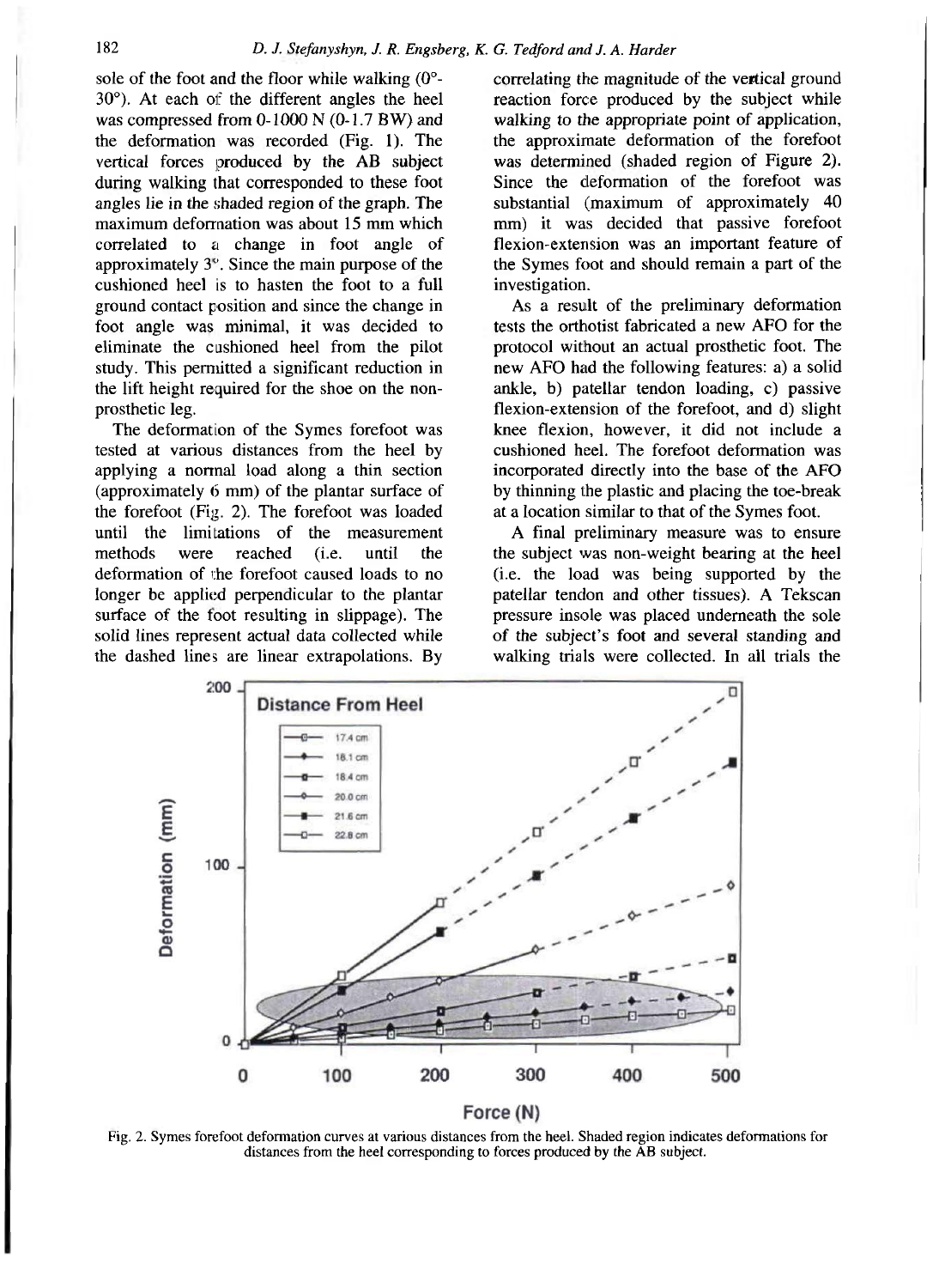pressure at the heel was below the threshold of the Tekscan insole (40 kPa) thus ensuring that the weight of the subject was being supported by the patellar tendon and other weight bearing regions.

#### *Protocol*

The study began with the collection of kinematic and kinetic data on the AB subject while walking normally without any AFO. The subject was then fitted with the first ankle-foot orthosis (AFO1) incorporating: a) a solid ankle, b) patellar-tendon-bearing, c) passive flexionextension of the forefoot at the metatarsalphalangeal joints, and d) slight knee flexion (approximately 10°). Kinetic and kinematic data were collected immediately after the subject was fitted with AFO1 (i.e. AFO1-I). The subject then underwent a two week period where he wore AFO1 for 2-3 hours a day and walked in AFO1 a minimum of 30 minutes/day. During this period a gait training programme with a registered physiotherapist who regularly trained trans-tibial amputees was undertaken. At the end of the two week wearing period, the subject again had kinematic and kinetic data collected (i.e. AFO1-F). Oxygen uptake data while walking normally and walking with AFO1 were also collected. The initial and final data collection sessions (i.e. AFO1-I and AFO1-F) were designed to evaluate any adaptation that occurred over the wearing period.

AFO1 was then modified by removing knee flexion resulting in 0° flexion in the orthosis. This second ankle-foot orthosis (AFO2) now had the features of: a) a solid ankle, b) patellartendon-bearing, and c) passive flexionextension of the forefoot. Again kinematic and kinetic data were collected upon the initial fitting of AFO<sub>2</sub> (i.e. AFO<sub>2</sub>-I). Having completed the physiotherapy treatment the subject underwent a one week wearing period of 2-3 hours a day ensuring that he walked in AFO2 a minimum of 30 minutes per day. Final fit kinetic and kinematic data were collected after the one week wearing period (i.e. AFO2-F).

Next AFO2 was modified by removing the passive flexion-extension of the forefoot allowing the subject to actively flex and extend his forefoot. The remaining features of the third ankle-foot orthosis (AFO3) were a) a solid ankle, and b) patellar-tendon-bearing. As with the protocol for AFO2, initial fit data were collected at the first fitting and final fit data were collected after a one week wearing period for AFO3.

The final modification was accomplished by removing the patellar-tendon-bearing feature from AFO3 and allowing the subject to bear weight on his foot. Hence, the fourth ankle-foot orthosis (AFO4) retained only a solid ankle preventing any dorsiflexion-plantarflexion or eversion-inversion of the ankle joint. Again initial fit data for AFO4 were collected and final fit data were collected one week later after wearing.

One week after final data collection with AF04 , normal kinetic and kinematic data (without an AFO) were again collected. The data from this second normal session were averaged with data from the first normal session to provide a composite of normal data.

By using this protocol, the relative differences between the AFOs could be used to determine the influences of specific prosthetic features on gait. For example, the difference between the normal data and the data for AFO4 would be attributed solely to the solid ankle and the difference between the data collected for AFO4 and AFO3 would be due to patellar tendon loading. Table 1 summarises the different features incorporated in each AFO.

#### *Kinetics*

The methods used to collect and evaluate kinetic data were similar to those previously reported by Engsberg *et al.* (1993): Briefly, vertical, anteroposterior, and mediolateral force data were collected using two adjacent force

Table 1. The various prosthetic features incorporated in each ankle-foot orthosis

| Ankle-Foot<br>Orthosis<br>(AFO) | <b>Features</b>                                                                                            |
|---------------------------------|------------------------------------------------------------------------------------------------------------|
| AFO1                            | solid ankle<br>patellar-tendon-bearing<br>passive flexion-extension of the forefoot<br>slight knee flexion |
| AFO2                            | solid ankle<br>patellar-tendon-bearing<br>passive flexion-extension of the forefoot                        |
| AFO <sub>3</sub>                | solid ankle<br>patellar-tendon-bearing                                                                     |
| AFO4                            | solid ankle                                                                                                |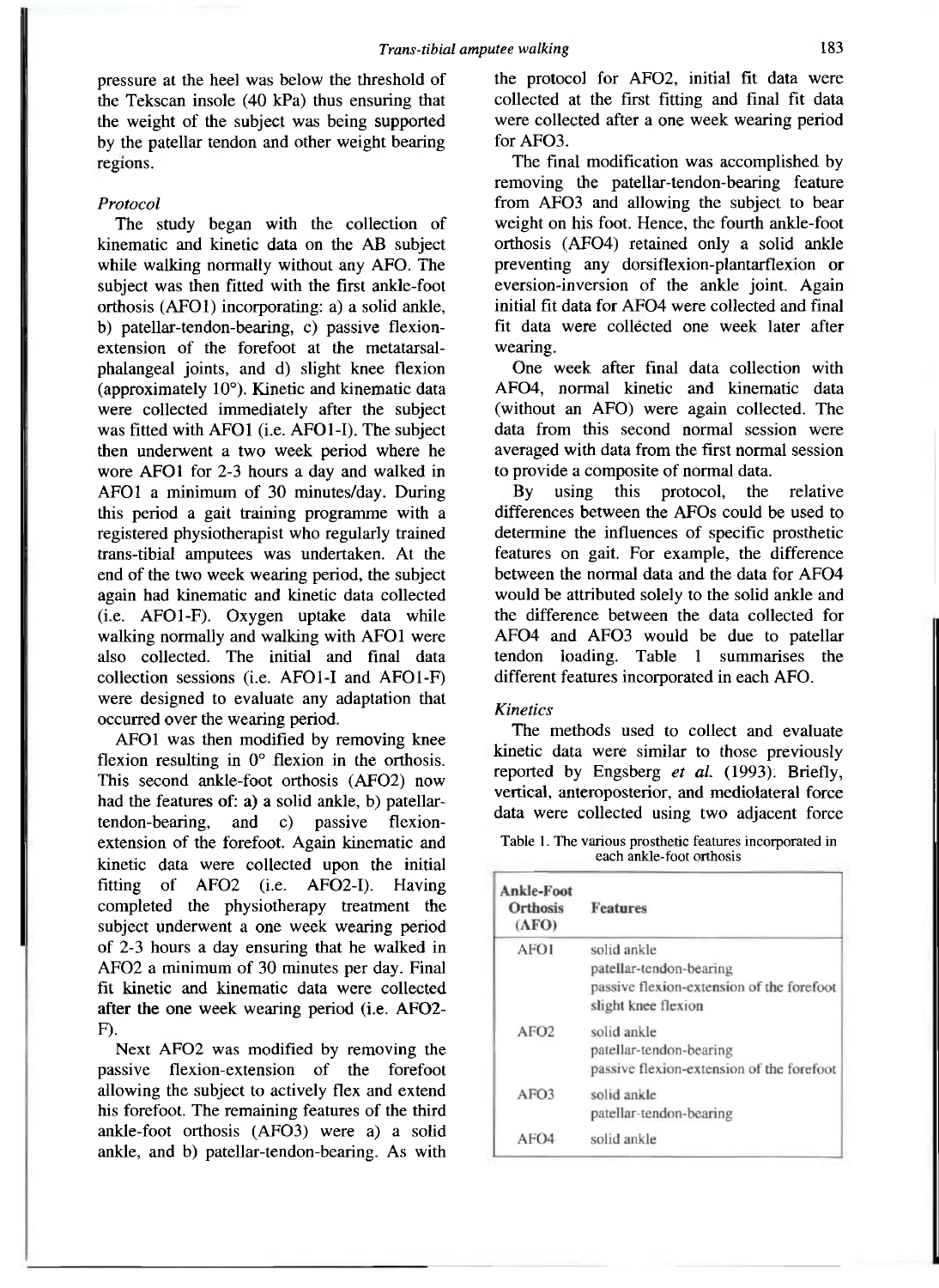platforms sampling at 1000 Hz. Data from six trials were collected for each condition in which three trials were collected with the prosthetic (left) leg landing first and three trials were collected with the non-prosthetic (right) leg landing first. The freely chosen walking speed determined from preliminary data collection sessions (1.6 m/s  $\pm$  10%) was enforced for each trial.

Force data were normalised by dividing by body weight and the total time spent of both plates was normalised to a value of 1. Average force-time curves of the six trials for each condition were determined. From the force-time curves, discrete variables were obtained for use in comparison. The discrete variables used in this investigation included first local vertical (ZMax1), second local vertical (ZMax2), anterior and posterior maxima (RMax and PMax, respectively).

#### *Kinematics*

Kinematic data were collected simultaneously with the kinetic data using a four camera video system sampling at 200 Hz. Three reflective spheres of 1 cm diameter were placed on the foot, shank, thigh and trunk to permit 3-dimensional analysis.

The coordinate systems used to determine angular orientations of the body segments were **Vertical IBody Weight Ratiol** 

the same as those used by Engsberg *et al.*  (1992). Consistent placement of the markers allowed relative comparisons between conditions, however, absolute angles had little or no meaning as joint centres were not determined for this pilot study.

Three trials were analysed for each condition and average angular position-time curves of the trials were determined. From the angular position-time curves, discrete variables were obtained for use in comparison. The discrete variables included sagittal plane touchdown angles of the trunk and thigh for both the prosthetic and non-prosthetic limbs (Engsberg *et al.,* 1992).

#### *Metabolic*

The methods used to collect metabolic data were similar to those used by Herbert *et al.* (in press). Briefly a Quinton Instruments Model 24- 72 Treadmill System (Quinton Instruments, 2121 Terry Avenue, Seattle, Washington 98121) and Horizon Metabolic Measurement Cart System (SensorMedics Corporation, 1630 South State College Boulevard, Anaheim, California 92806) were used to measure oxygen uptake in millilitres/minute  $(VO<sub>2</sub>)$ . Heart rate in beats/minute (HR) was continuously monitored using a Polar Sport Tester PE 3000 (Polar U.S.A. Incorporated, 470 West Avenue,



Fig. 3. Average vertical force-time curve for the subject walking normally and for the prosthetic and non-prosthetic legs while wearing AFO1.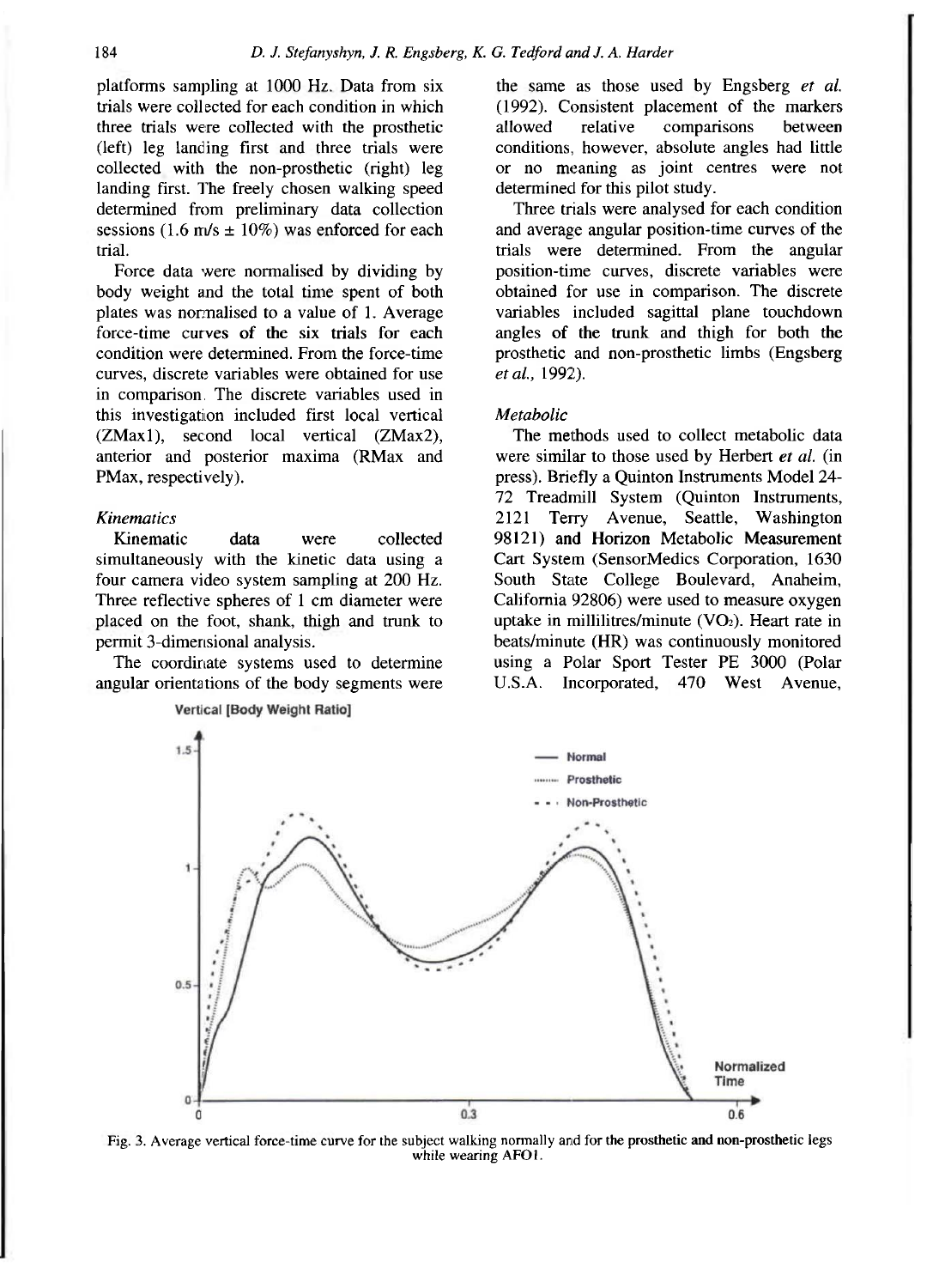

Fig. 4. Average anteroposterior force-time curve for the subject walking normally and for the prosthetic and nonprosthetic legs while wearing AFO1.

Stanford, Connecticut 109602) secured around the chest.

The subject was fitted with a noseclip and a headgear apparatus securing the mouthpiece to the expired gas hose. The subject then walked on the treadmill for 2 minutes at each of four speeds (freely chosen walking speed (1.6 m/s), 20% above freely chosen walking speed, 20% below freely chosen walking speed and a fixed speed of 1.2 m/s) in a randomly assigned order. Heart rate was recorded every 30 seconds throughout the test while oxygen consumption (ml/(kg·min)) was taken at 2 minute intervals. Oxygen consumption relative to distance (ml  $kg·m)$ ) (SVO<sub>2</sub>) was then calculated.

#### **Results**

The data presented will be from the final fittings of each AFO only (i.e. AFO1-F to AF04-F). A comparison of data collected from the initial fitting to data collected from the final fitting is beyond the scope of this paper.

Figures 3 and 4 show final fit average forcetime curves for the subject. Figure 3 shows the vertical force-time curves for the AB subject walking normally and for the non-prosthetic and prosthetic leg of the subject while wearing AFOl (AFO1-F). Similarly, Figure 4 shows the anteroposterior (retarding-propulsive) forcetime curves.

Figures 5, 6, 7 and 8 are results of discrete vertical and anteroposterior variables for both the prosthetic and non-prosthetic legs. Each figure compares the value of the discrete variable while walking normally to the value while walking with each AFO. Included in the comparisons and indicated by an asterisk are data collected by Engsberg *et al.* (1993) on AB and TTA children. For this study, AFOl corresponds to the TTA case and normal correlates to the AB case. Figures 9 and 10 display final fit results of sagittal plane touchdown angles of the trunk and thigh, respectively, for both the prosthetic and nonprosthetic limbs (AFO1-F to AF04-F).

Figure 11 compares  $\text{SVO}_2$  during normal walking to SVO<sub>2</sub> during walking while wearing AFO1 for various walking speeds. For each walking speed, the oxygen uptake while wearing AFO1 was higher than while walking normally. When all speeds were combined, there was an average increase of  $16\%$  SVO<sub>2</sub> while walking with AFO1.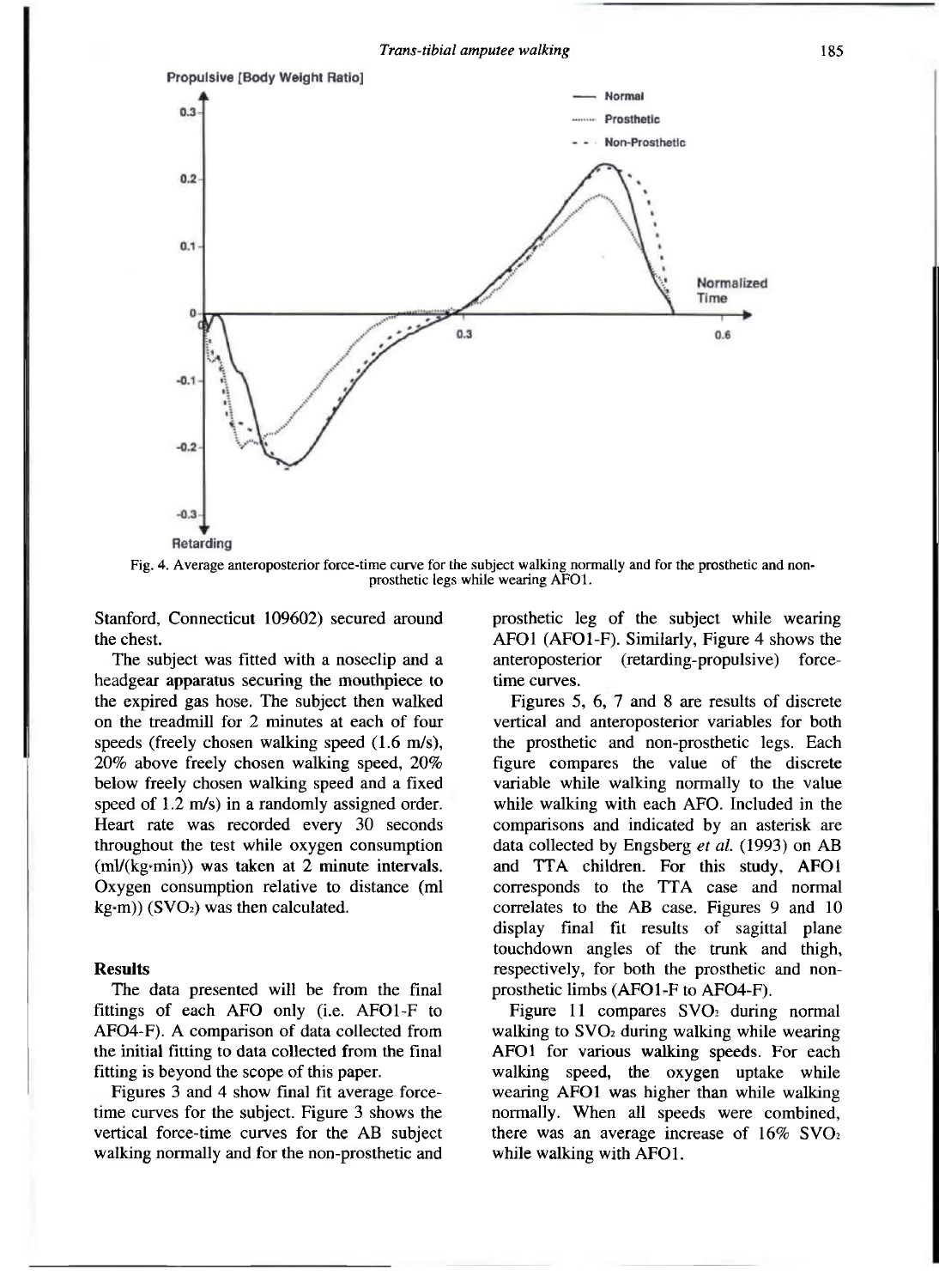

Fig. 5. Prosthetic and non-prosthetic comparisons of the first local maximum (ZMax1) of the vertical force-time curve for walking with the different AFOs and walking normally. \*Indicates data included in the comparison for TTA and AB children from Engsberg *et al.* (1993).

#### **Discussion**

The purpose of this investigation was to develop a method to test the influence of specific prosthetic features in preventing TTAs from walking like ABs.

Since the investigation was designed only to develop a method and only a single subject was involved, no statistical treatment was performed on the data to determine significant differences between variables. A limitation of the study was that although the methods used to collect kinematic data allowed comparisons amongst conditions within this study (i.e. surface marker locations were consistent for all AFOs), the data from this investigation could not be quantitatively compared with data from previous investigations in the literature. Another limitation was that data were collected only while walking on level ground. Running and/or walking on uneven ground should be included in future investigations as the influence of the various prosthetic features could possibly change.

The three key elements of this investigation were to determine if: 1) AFOs could be fabricated that would incorporate the features of



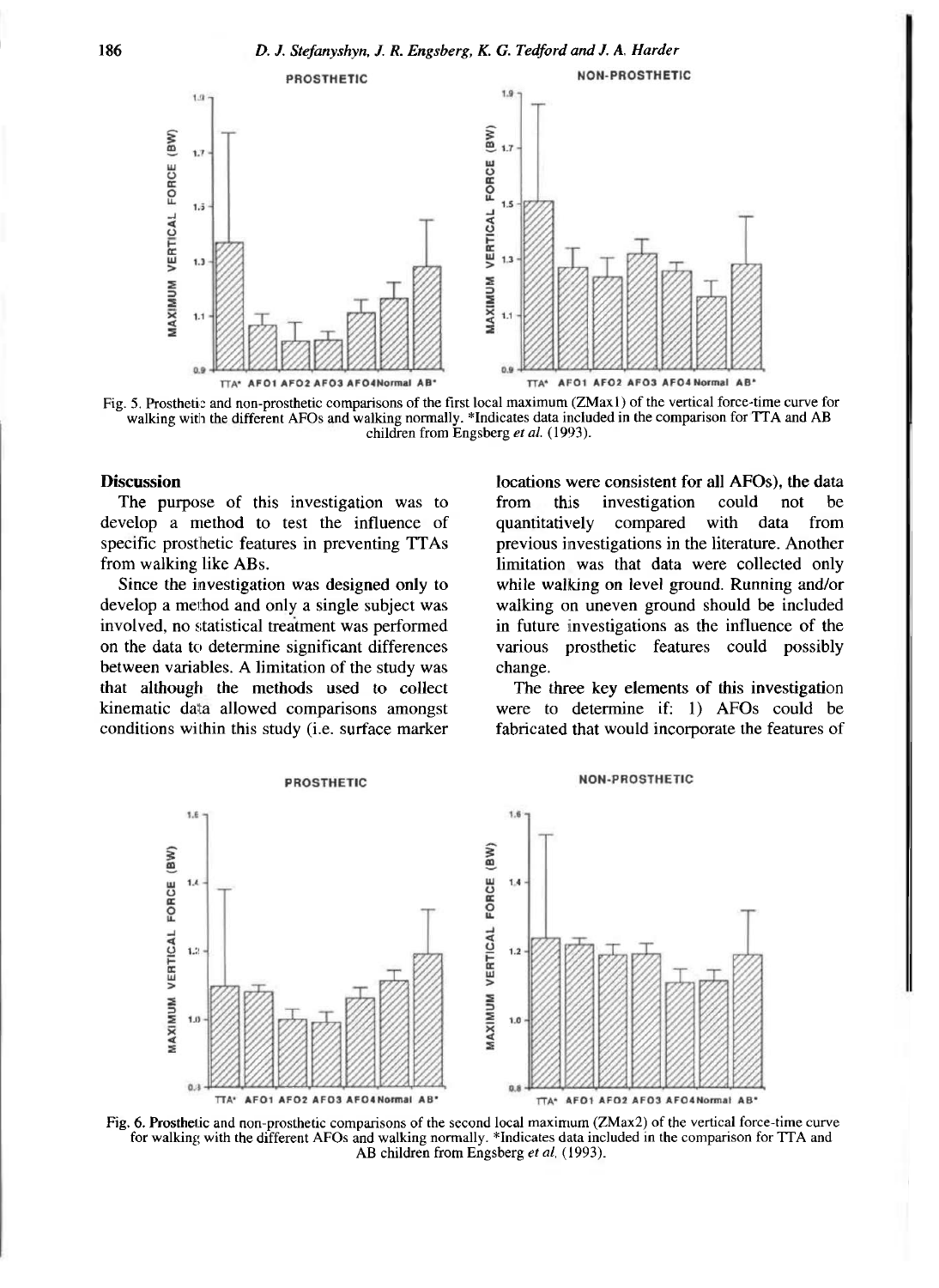

Fig. 7. Prosthetic and non-prosthetic comparisons of the maximum anterior force (RMax) for walking with the different AFOs and walking normally. \*Indicates data included in the comparison for TTA and AB children from Engsberg *et al.* (1993).

a Symes foot prosthesis; 2) an AB subject wearing the AFOs would behave similar to a TTA and, 3) detectable differences in gait existed between AFOs with different features.

Regarding the first key element, it was possible to fabricate a single AFO with the following prosthetic features: a) a solid ankle, b) patellar tendon weight bearing, c) passive flexion-extension at the metatarsal phalangeal joints and d) slight knee flexion. It was also possible to systematically modify the AFO to examine the various features. This was an important factor since the cost associated with fabricating many AFOs for a large group of

subjects would be quite high.

Information regarding the second key element is obtained by comparing data from the literature collected on TTA and AB subjects to data collected in this study. The average vertical and anteroposterior curves. (Figs. 3 and 4) were similar to those published by Engsberg et *al.*  (1993). In both studies the average vertical ground reaction force maxima for the prosthetic leg were lower than normal while the maximum forces for the non-prosthetic leg were higher than normal. Similarly, in both studies, the maximum anteroposterior forces for the prosthetic leg were lower than normal while the



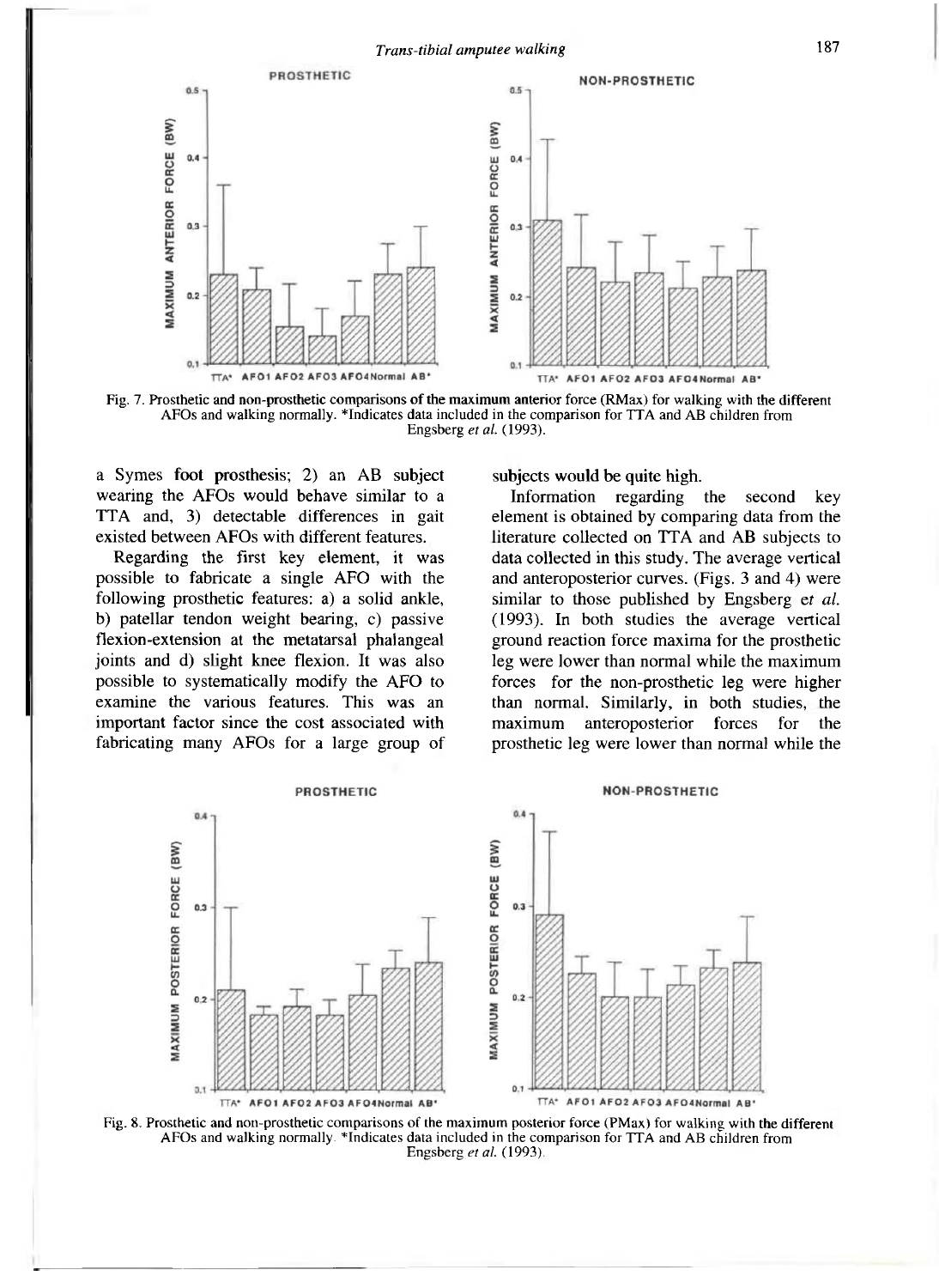**1 8 8** *D. J. Stefanyshyn, J. R. Engsberg, K. G. Tedford and J. A. Harder* 



Fig. 9. Prosthetic and non-prosthetic comparisons of the sagittal touchdown angle of the trunk for walking with the different AFOs and walking normally.

forces for the non-prosthetic leg were slightly higher or equal to normal.

Sagittal plane knee angle data collected by Culham *et al.* (1984) on 10 TTA adults and by Engsberg *et al.* (1992) on 3 TTA children found touchdown knee angles to be larger in the nonprosthetic limb than the prosthetic limb. Engsberg *et al.* (1992) also found that AB children had smaller knee angles at touchdown in the sagittal plane than TTA children. The subject in this study had a knee touchdown angle at 10° when walking normally, 14° for the prosthetic limb and 15° for the non-prosthetic limb. As previously mentioned, the quantities cannot be compared directly to those of other studies, however, the trends appear to be similar to those found in actual TTAs.

Engsberg *et al.* (1992) found the trunk segment for TTA children had a greater amount of forward flexion on touchdown than that of AB children. This was the case for both nonprosthetic and prosthetic support. While wearing AFO1 in this study, the subject's trunk also had more forward flexion during nonprosthetic support but less forward flexion during prosthetic support (Fig. 9). Engsberg *et al.* (1992) also found that the thighs of the TTA



sagittal touchdown angle of the thigh for walking with the different AFOs and walking normally.

children were oriented more horizontally than that of the AB children at touchdown. A similar trend was apparent in this study (Fig. 10) where the subject's thigh was oriented more horizontally at touchdown for both legs when walking with AFO1 than when walking normally.

When TTA adults walk at the same speed as AB adults, their energy expenditure is approximately 9% greater (Gonzalez *et al.,*  1974; Ganguli *et al.,* 1974). The metabolic data shown in Figure 11 corresponded to this data as well as data collected by Herbert *et al.* (in press) on TTA and AB children. Herbert *et al.* found SVO<sup>2</sup> to be significantly higher at all speeds of walking for TTA children. When averaging all speeds together, the subject consumed 16% more oxygen when walking with AFO1 than when walking normally.

It appears from the kinetic, kinematic and metabolic data in the literature that the gait of the AB subject while wearing AFO1 closely resembled TTA gait. Similarities existed in oxygen consumption, vertical and anteroposterior ground reaction forces, and sagittal knee and thigh angles. Only slight differences were found in the sagittal trunk angles,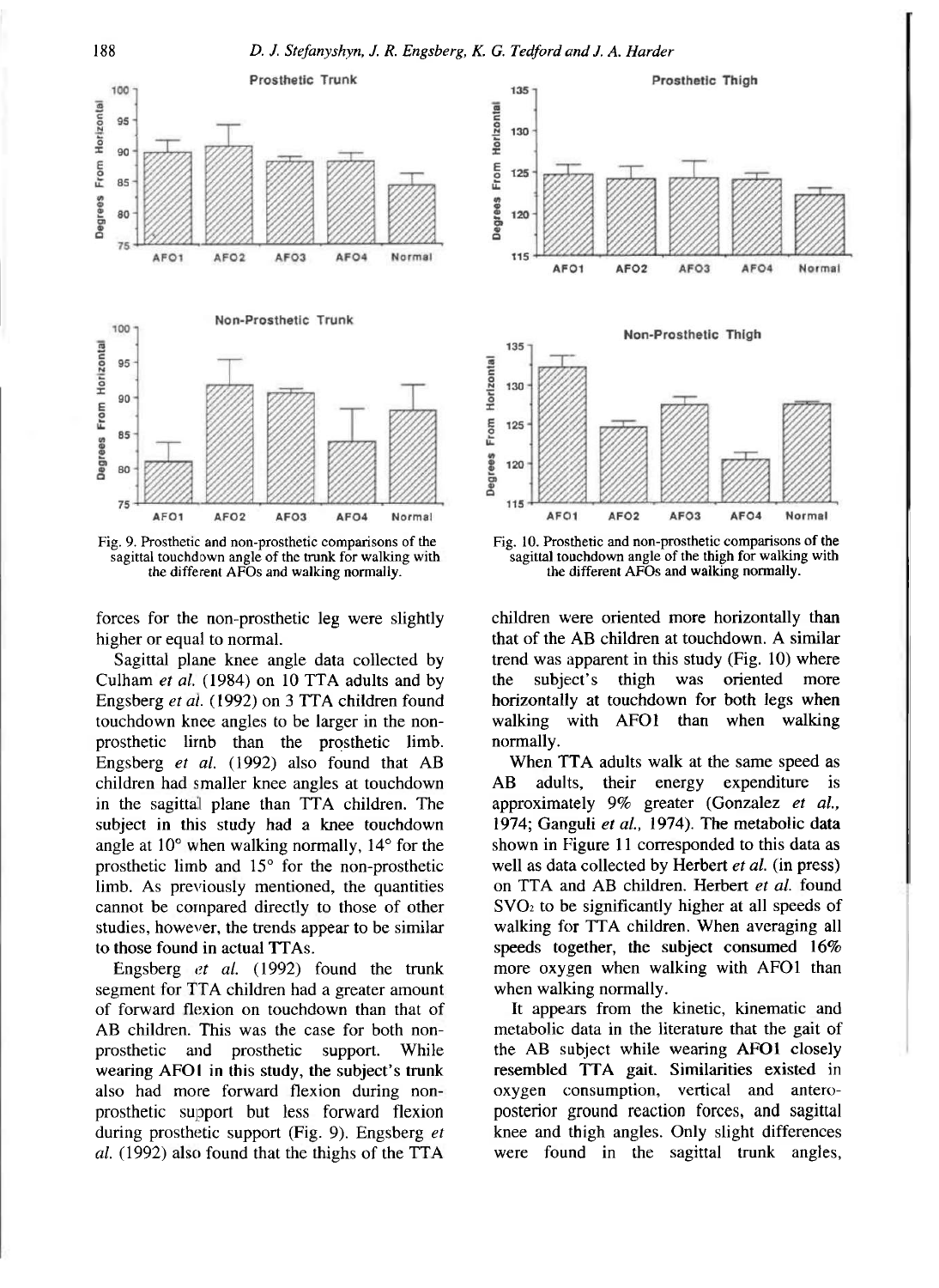however, these differences were not substantial and overall it appeared that TTA gait was successfully simulated with an AB subject wearing an orthosis with various prosthetic features.

Regarding the third key element of this investigation, actual influences of the prosthetic features were difficult to quantify with measurements on only a single subject. However, some trends were apparent. The largest influence of the various prosthetic features on the kinematics of gait appeared to be in the non-prosthetic limbs. The sagittal touchdown angles for the prosthetic trunk and thigh did not appear to change dramatically (less than 5° in all cases). However, the sagittal touchdown angles for the non-prosthetic trunk and thigh seemed to be influenced to a much larger degree although no obvious pattern developed.

In comparing discrete kinetic variables (Figs. 5, 6, 7, and 8) it was assumed that the prosthetic and non-prosthetic limbs should have values equal or at least very similar to normal if a TTA is to walk like an AB. Thus, the hypothesis was that any prosthetic feature which caused the variable to move toward normal was a positive feature and any feature which caused the variable to move away from normal was a negative feature.

The first and second local vertical maxima,

the anterior maximum and to a certain extent the posterior maximum followed a similar trend for the prosthetic limb. The removal of slight knee flexion (AF02) created a negative effect, the removal of passive forefoot flexionextension (AFO3) appeared to have little or no effect, the removal or patellar-tendon-bearing (AF04) had a positive effect and since the values for AFO4 were less than normal in all cases, the removal of the solid ankle would have a positive effect. In each of these comparisons the values associated with the AFO1 and normal situations corresponded reasonably well with respective values for TTA and AB children (Engsberg *et al,* 1993).

A key qualitative result when considering the influence of the various prosthetic features was the subjective rating of importance of the prosthetic features in preventing the subject from walking normally. He rated the relative importance of the features in preventing TTAs from walking like ABs as follows (from most (1) to least (4) important): 1) patellar-tendonbearing, 2) solid ankle, 3) passive flexionextension of the forefoot, 4) slight knee flexion. The subject felt the ability to bear weight on the foot was the single most important feature in allowing him to walk more like an AB. Another feature which had a large influence was the solid ankle and the subject felt this feature was of great importance when walking on uneven



Fig. 11. Oxygen consumption, relative to speed, results for subject walking normally and while wearing AFO1. CWS is the chosen walking speed, 20% below is 20% below CWS, 20% above is 20% above CWS, fixed speed is 1.2 m/s, and all represents a summation of all speeds.